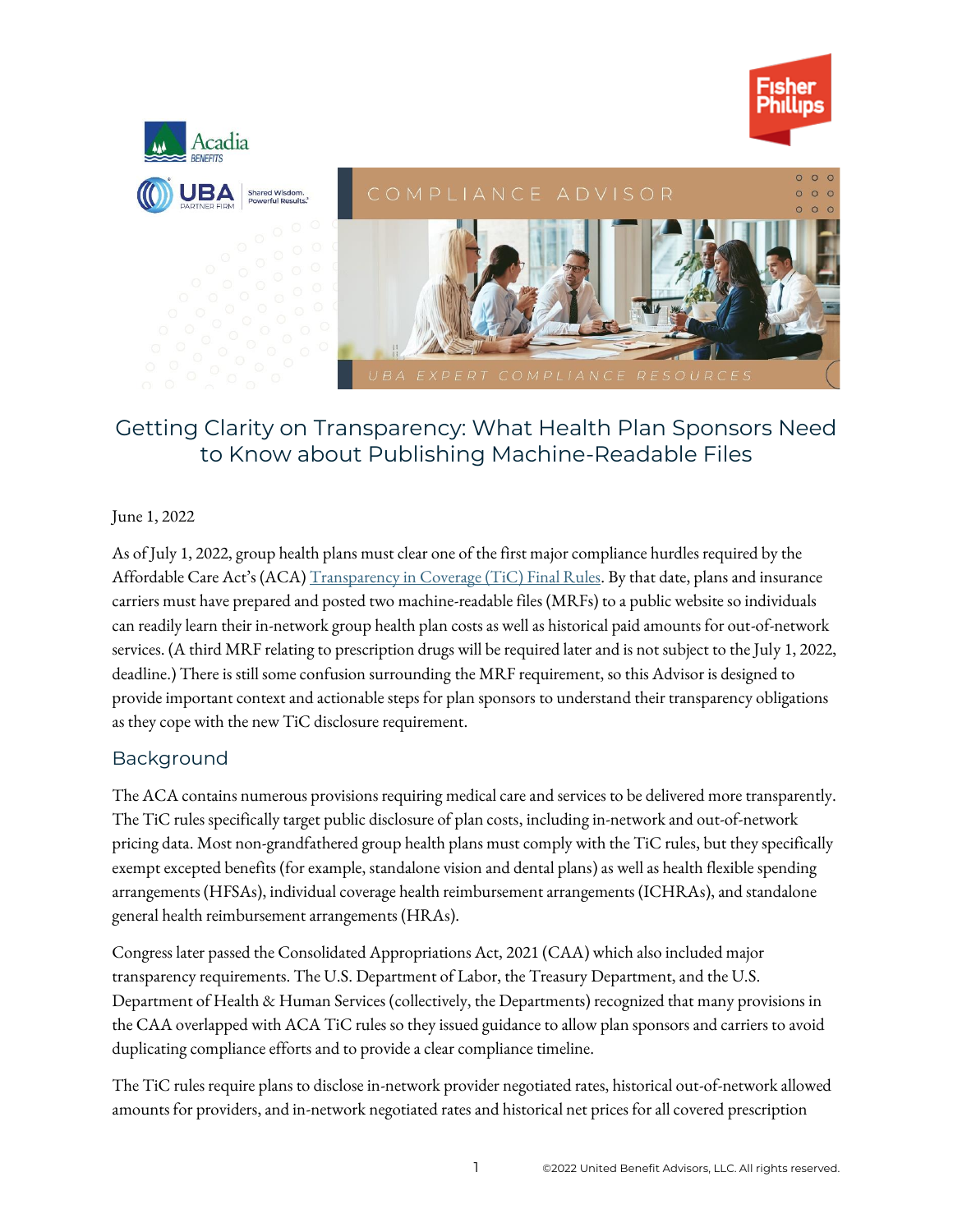

 $\overline{O}$ 

 $\circ$ 

 $\circ$ 

drugs at the pharmacy level. Plans must make these disclosures through three MRFs posted to an internet website in a standardized format. Plans also must update the MRFs monthly to give health care consumers relevant, timely information to understand their health care pricing.

# When to Disclose?

Shared Wisdom

The TiC regulations require these files to be made public for plan years beginning on or after January 1, 2022. However, the Departments issue[d guidance](https://www.dol.gov/sites/dolgov/files/EBSA/about-ebsa/our-activities/resource-center/faqs/aca-part-49.pdf) that deferred enforcement regarding publishing in-network and out-of-network rates until July 1, 2022. The guidance also deferred enforcement relating to the prescription drug MRFs indefinitely until after the Departments have issued final regulations regarding that requirement.

- Plans with plan years beginning **between January 1 and July 1** should post MRFs by July 1.
- Plans with plan years **beginning after July 1**, should post MRFs in the first month of the plan year.

# Who Must Disclose?

The TiC rules further provide that a group health plan acting in good faith and with reasonable diligence will not be deemed to be noncompliant because it makes an error or omission in required disclosure, or due to temporary public website inaccessibility. Moreover, if information required to be disclosed must come from a third party (such as a third-party administrator [TPA], a carrier, etc.), a plan will not be out of compliance unless it knew or reasonably should have known that the information provided is incomplete or inaccurate. However, a plan sponsor must be able to show that it took diligent compliance steps to gain the protections afforded by the TiC rules. (See 29 CFR §2590.715-2715A2(c)(4)-(6).)

Also, because the TiC rules impose the same disclosure obligations on insurance carriers, plan sponsors can rely on carriers to comply with the MRF rules – but only through written agreement according to 29 CFR §2590.715-2715A2(b)(3)(i). Thus, if a health insurance carrier and plan sponsor enter into a contract under which the carrier agrees to provide the required information and the carrier fails to do so, then the carrier, not the plan, violates the relevant disclosure rules.

This rule, however, does not protect a self-funded plan sponsor relying on a TPA to make the required disclosure under 29 CFR §2590.715-2715A2(b)(3)(ii). In that case, a plan could bind the TPA to indemnify it for liability arising from noncompliance, but that would involve a plan sponsor seeking recovery directly from a TPA on some breach of contract or failure to perform claim.

# What to Disclose?

The TiC rules require plans to publicly disclose:

- Applicable rates with in-network providers (including negotiated rates).
- Data outlining the different billed charges and allowed amounts a plan has paid for covered items or services furnished by out-of-network providers.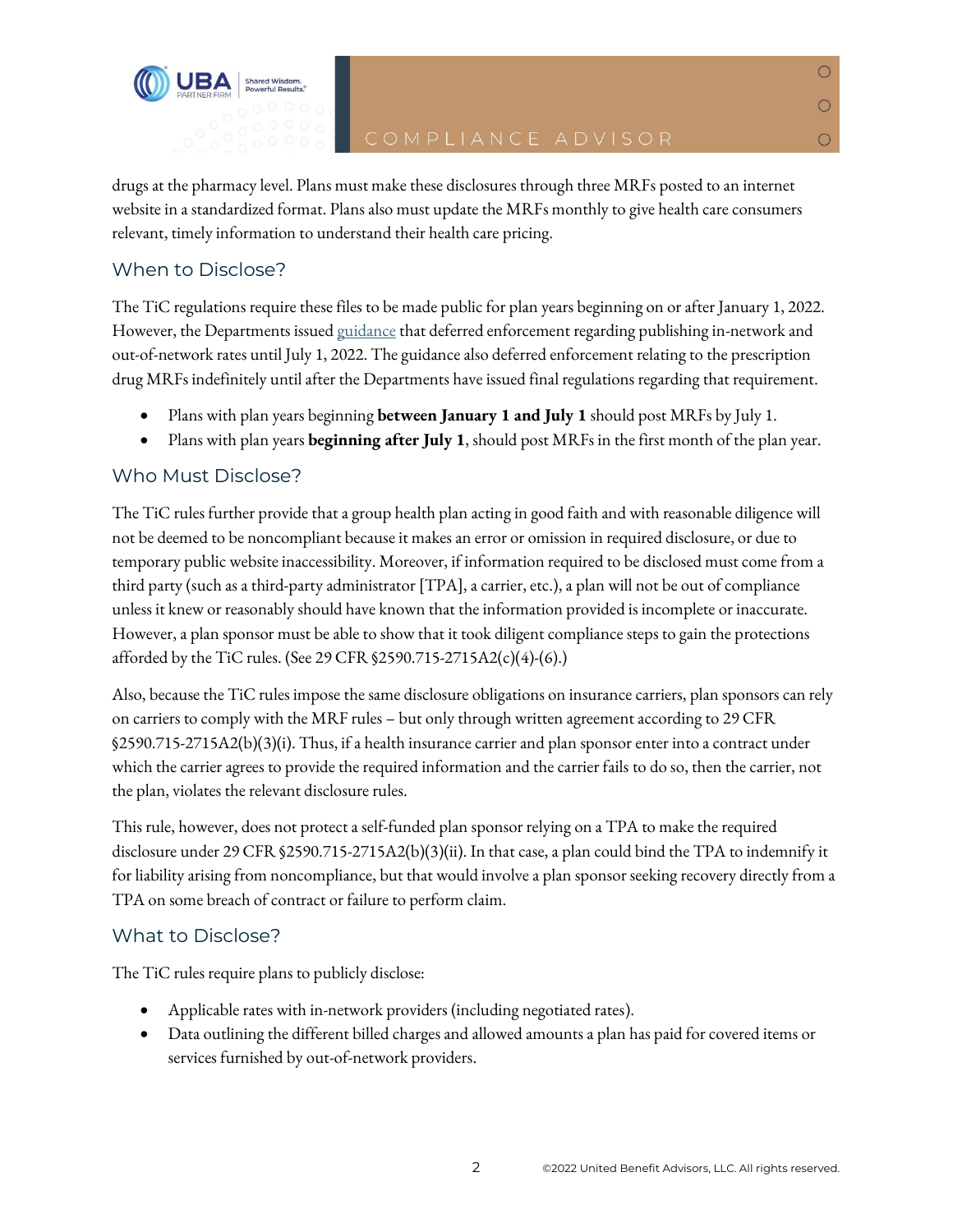

A plan must disclose information via a website in a standardized MRF as follows:

- *In-Network Rate File.* The in-network rate file must show negotiated rates for all covered items and services between the plan and in-network providers.
- *Allowed Amount File*. The allowed amount file must show both the historical payments to, and billed charges from, out-of-network providers. Additionally, to address consumer privacy concerns, historical payments must include at least 20 entries.

Both MRFs must include the following specific content under final Department rules:

- *Name or identifier for each plan option or coverage.* Plans must use the name and the 14-digit Health Insurance Oversight System (HIOS) identifier. If the 14-digit HIOS identifier is not available, they must use the 5-digit HIOS identifier. If no HIOS identifier is available, they should use the Employer Identification Number (EIN).
- *Billing codes.* Plans must show the billing or other code used to identify items or services for purposes of claims adjudication, or accounting or billing for the item or service, including but not limited to, the Current Procedural Terminology (CPT) code, the Healthcare Common Procedure Coding System (HCPCS) code, the Diagnosis Related Group (DRG), the National Drug Code (NDC), or other common payer identifier used by a plan, such as hospital revenue codes.

Plans are required to associate each negotiated rate or out-of-network allowed amount with a CPT or HCPCS code, DRG, NDC, or other common payer identifier. This is because plans, insurers, and providers uniformly understand them and commonly use them for billing and paying claims (including for both individual items and services and service packages). In the case of prescription drugs, plans may only use the National Drug Code (NDC) as the billing-code type. Moreover, plans must include a plain language description for each billing code for each covered item or service under each coverage option offered.

• Plans can report covered items and services that have no corresponding HCPCS, ICD, DRG, NDC, or CPT code by choosing their own indicator or by some other method to communicate to the public that there is no corresponding standard code. Alternatively, a plan may use a code created the Departments in later technical guidance to show that an item or service is not defined.

All MRFs must include specific pricing information that is associated with an applicable provider's National Provider Identifier (NPI), Tax Identification Number (TIN), and a Place of Service Code, although the provider's name is not required.

### *In-Network Rate File*

This MRF must show negotiated rates (or comparable amounts) under a plan or coverage for each covered item or service furnished by in-network providers. If a plan does not use negotiated rates for provider reimbursement, then the plan should disclose derived amounts to the extent these amounts are already calculated in the normal course of business. If the plan uses underlying fee schedule rates for calculating cost-

 $\overline{O}$ 

 $\overline{O}$ 

 $\circ$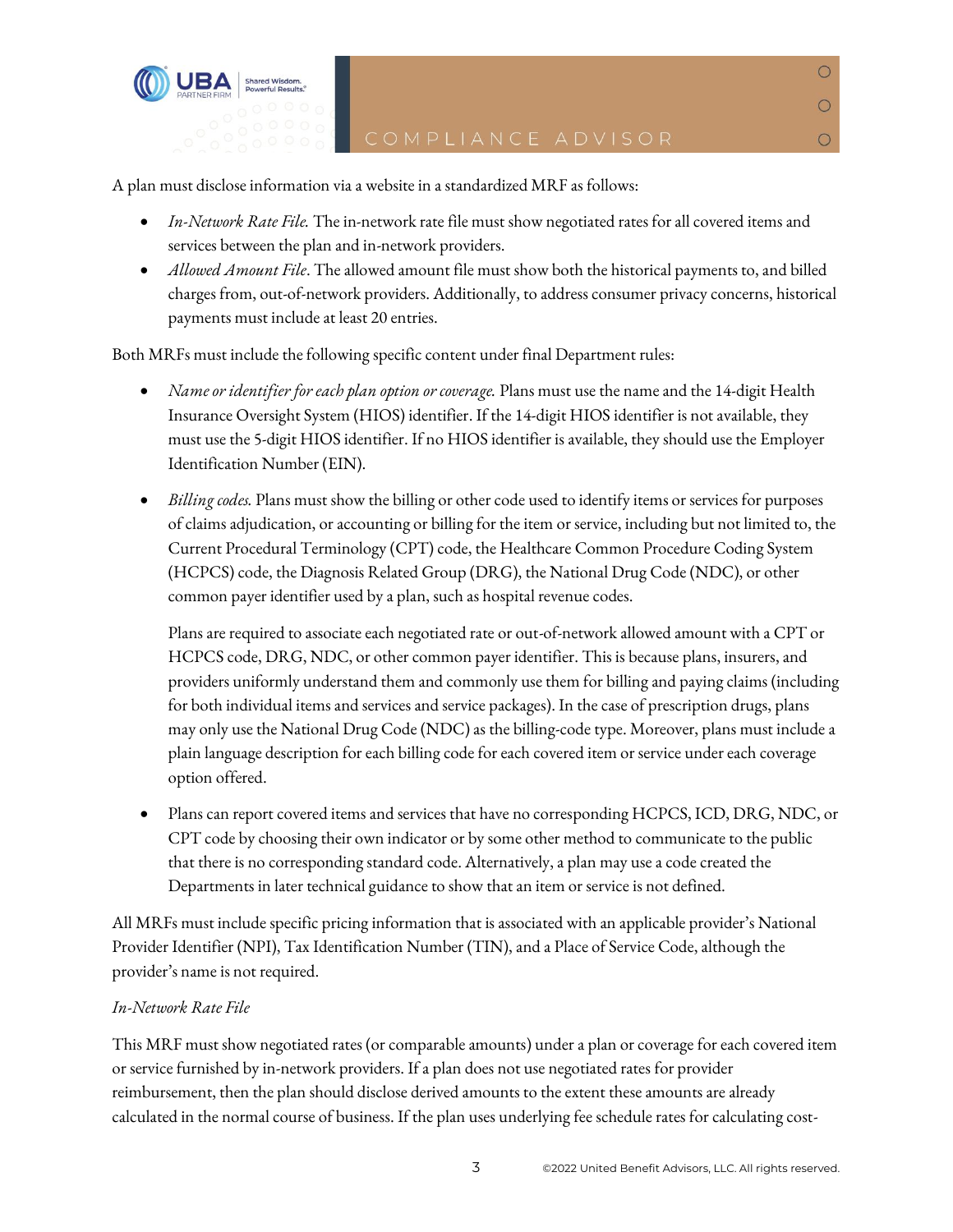$\overline{O}$ 

 $\overline{O}$ 

◯

sharing, then the plan should include the underlying fee schedule rates in addition to the negotiated rate or derived amount. For all individual items and services and items and services in a bundled payment arrangement, rates must be reflected as dollar amounts and must be associated with the provider's National Provider Identifier (NPI), TIN, and Place of Service Code.

Plans also must include the last date of the contract term for each provider-specific applicable rate that applies to each item or service (including rates for both individual and bundled items and services). It must also indicate where a reimbursement arrangement other than a standard fee-for-service model applies (such as capitation or a bundled payment arrangement). With the exception of information relevant to prescription drug products that are included as part of an alternative payment arrangement (such as a bundled payment arrangement), the In-Network Rate File will exclude information relevant to prescription drugs, as that information will be provided in the third MRF as of an indefinite future date.

The Departments recently issued <u>FAQ guidance</u> to clarify instances where otherwise required detail cannot be provided. Specifically, the Departments stated that where a plan or issuer agrees to pay an in-network provider a percentage of billed charges and cannot assign a dollar amount prior to a bill being generated, plans and issuers may report a percentage number in lieu of a dollar amount. Further, the FAQs provide that where the TiC rules' reporting method does not support a particular alternative reimbursement arrangement, or where an arrangement requires submitting additional information to describe the nature of the negotiated rate, plans and issuers may disclose in an <u>open text field</u> a description of the formula, variables, methodology, or other information necessary to understand the arrangement.

### *Allowed Amount File*

**Shared Wisdom** 

The TiC rules require a plan to include unique out-of-network allowed amounts and billed charges for covered items or services furnished by out-of-network providers during the 90-day period that begins 180 days prior to publishing the MRF. However, a plan must omit this info in relation to a particular item or service and provider when including the information would require the plan to report payment of out-ofnetwork allowed amounts in connection with fewer than 20 different claims for payments under a single plan or coverage. Nothing in the regulations requires the disclosure of information that would violate any applicable health information privacy law.

The plan must express each out-of-network allowed amount as a dollar amount for each covered item or service that is furnished by an out-of-network provider and associated with the NPA, TIN, and Place of Service Code of each respective provider.

A plan must disclose the aggregate of the actual amount the plan paid to the provider, plus the participant's or beneficiary's share of the cost. So, if a plan's terms state that the plan sponsor pays \$160 for a covered service, and the participant pays \$40, the amount required to be disclosed in the MRF is \$200. This unique payment amount would be associated with the particular covered item or service (identified by billing code) and the particular out-of-network provider who furnished the item or service.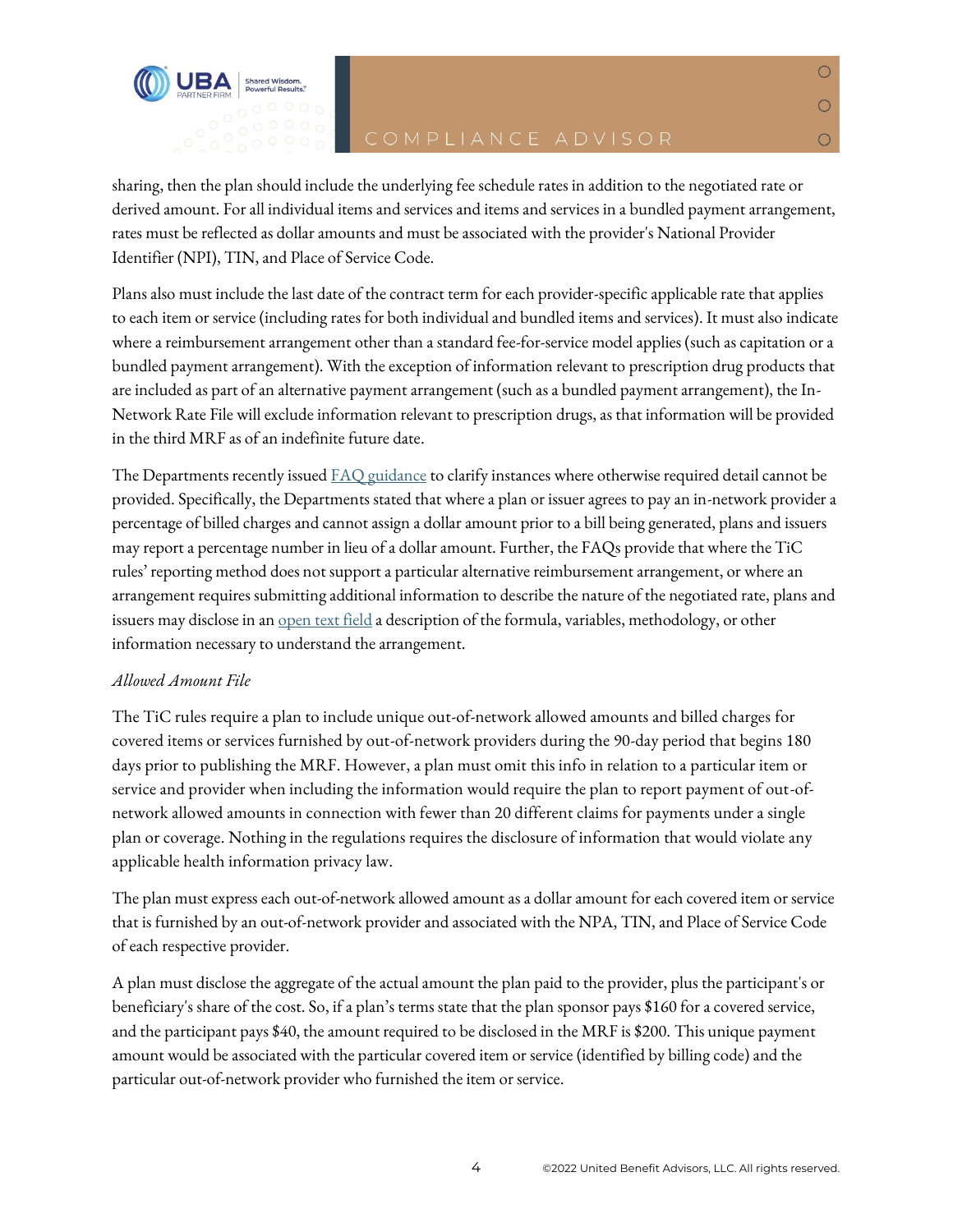

 $\overline{O}$ 

 $\overline{O}$ 

О

*Example:* Assume a plan publishes an MRF reporting out-of-network historical allowed amount data. The plan's Allowed Amount File must detail each discrete out-of-network allowed amount the plan calculated in connection with a covered item or service furnished by an out-of-network provider between January 1 and April 1. Assume that during this 90-day period, the plan paid 23 claims from a particular provider for certain covered rapid flu tests (CPT Code 87804). The plan calculated out-of-network allowed amounts of \$100 for three claims, \$150 for 10 claims, and \$200 for the remaining 10 claims. The plan must report that it calculated three different out-of-network allowed amounts of \$100, \$150, and \$200 for rapid flu tests (CPT Code 87804) in connection with covered services furnished by that provider from January 1 to April 1. On July 30, the plan would update the file to show the unique out-of-network allowed amounts for CPT Code 87804 for the provider's services rendered from February through April. On August 30, the plan would update the file to show such payments for services rendered from March through May, and so on.

There could be cases where disclosing required payment information may enable users to identify the patient who received the service. There may also be instances when the TiC rules' public disclosure requirement would violate federal or state laws governing health information that are more stringent than HIPAA rules regarding use, disclosure, and security of health data and so would have to further de-identify data. For example, some of the claims for payment from an out-of-network provider could relate to services provided for substance use disorder, which could implicate disclosure limitations under 42 CFR part 2 governing the confidentiality of substance use disorder patient records. In these cases, plans are not required to provide out-of-network allowed amount data for a particular provider and a particular item or service when compliance would require a plan to report fewer than 20 different claims for payment, or where disclosure would violate applicable health information privacy laws.

# Technical MRF Requirements

The TiC rules define an MRF as a digital representation of data or information in a file that a computer system can import, read, and further process without human intervention and without losing relevant meaning. Each MRF must use a non-proprietary, open format to be identified in technical implementation guidance (for example, JSON, XML, CSV). Plans should be aware that the rules specify that a PDF file will fail to comply with required standards.

MRFsare further required to comply with technical, non-substantive implementation guidance to be provided by the Departments. The guidance will provide technical direction that identifies the specific open, nonproprietary file format in which plans should produce MRFs. Guidance will communicate the way that the data should be organized and arranged. The technical implementation guidance will be available online through [GitHub,](https://github.com/CMSgov/price-transparency-guide/discussions) a website and cloud-based service that helps developers store and manage their code, as well as to track and control changes to their code.

The MRF must be accessible at no cost to any user and cannot require a user to establish an account, password, or other credentials. Also, a user cannot be required to submit any personal identifying information such as a name or email address to access MRF content.

5 ©2022 United Benefit Advisors, LLC. All rights reserved.